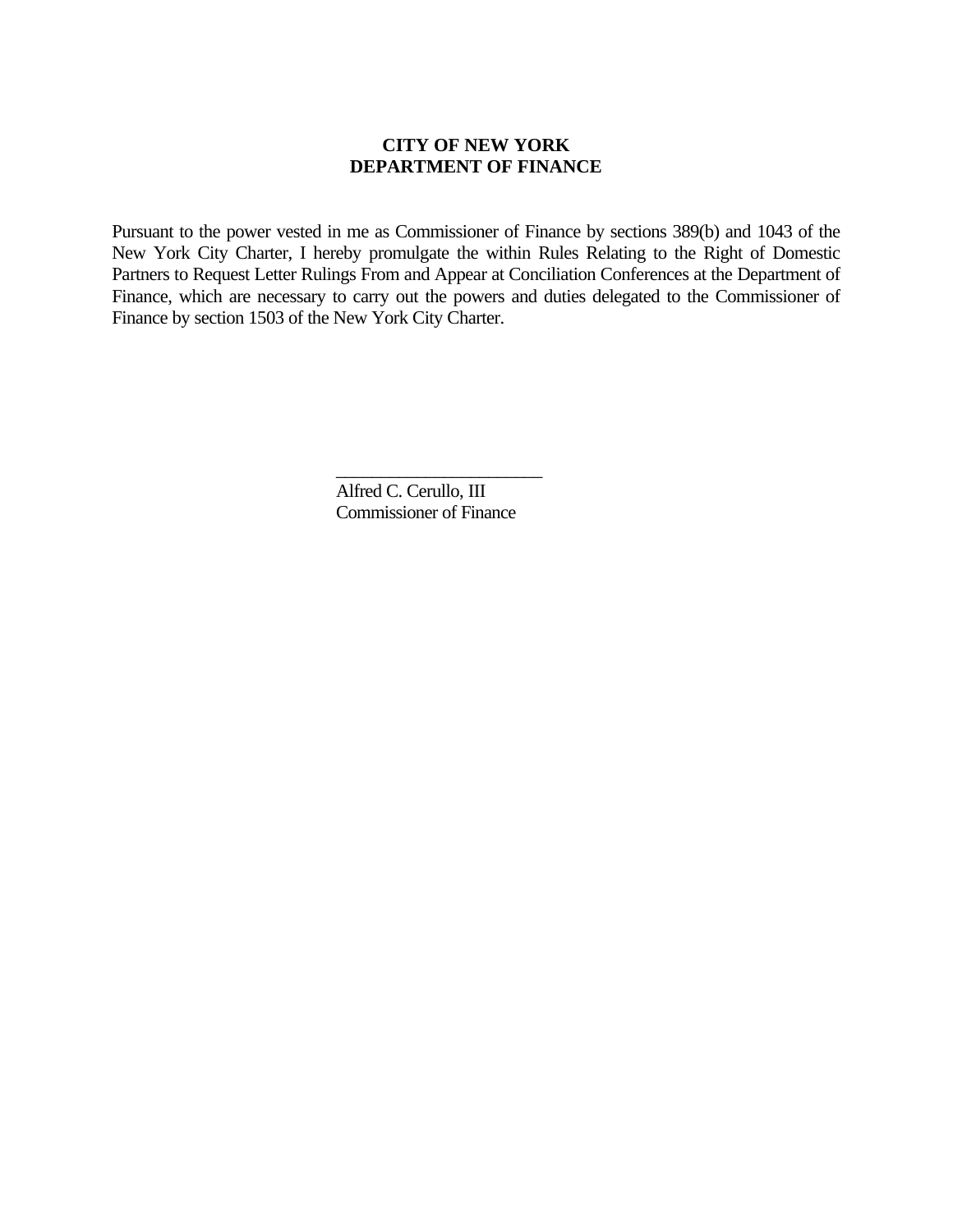' 1. Subparagraph (iv) of paragraph 3 of subdivision b of section 16-02 of title 19 of the Rules of the City of New York is amended to read as follows:

(iv) the taxpayer's spouse, domestic partner, child or parent. For purposes of this subparagraph, "domestic partner" means a person who has registered a domestic partnership in accordance with applicable law with the City Clerk, or has registered such partnership with the former City Department of Personnel pursuant to Executive Order 123 (dated August 7, 1989) during the period August 7, 1989 through January 7, 1993. (The records of domestic partnerships registered at the former City Department of Personnel have been transferred to the City Clerk.)

' 2. Section 38-01 of title 19 of the Rules of the City of New York is amended by adding a new definition to read as follows:

Domestic partner. The term "domestic partner" means a person who has registered a domestic partnership in accordance with applicable law with the City Clerk, or has registered such partnership with the former City Department of Personnel pursuant to Executive Order 123 (dated August 7, 1989) during the period August 7, 1989 through January 7, 1993. (The records of domestic partnerships registered at the former City Department of Personnel have been transferred to the City Clerk.)

' 4. Subdivision (a) of section 38-03 of title 19 of the Rules of the City of New York is amended to read as follows:

(a) Personal appearance. An individual on whose behalf a conciliation conference is requested may appear and represent himself or herself or may be represented by his or her spouse, domestic partner, parent or child. A partnership may act through one of its general partners without filing a power of attorney, provided written evidence of such designation is presented. When a corporation requests a conciliation conference, it may act through one of its duly authorized officers or employees. When the corporation acts through an employee who is not a duly authorized officer, a power of attorney executed by a duly authorized officer of the corporation must be filed.